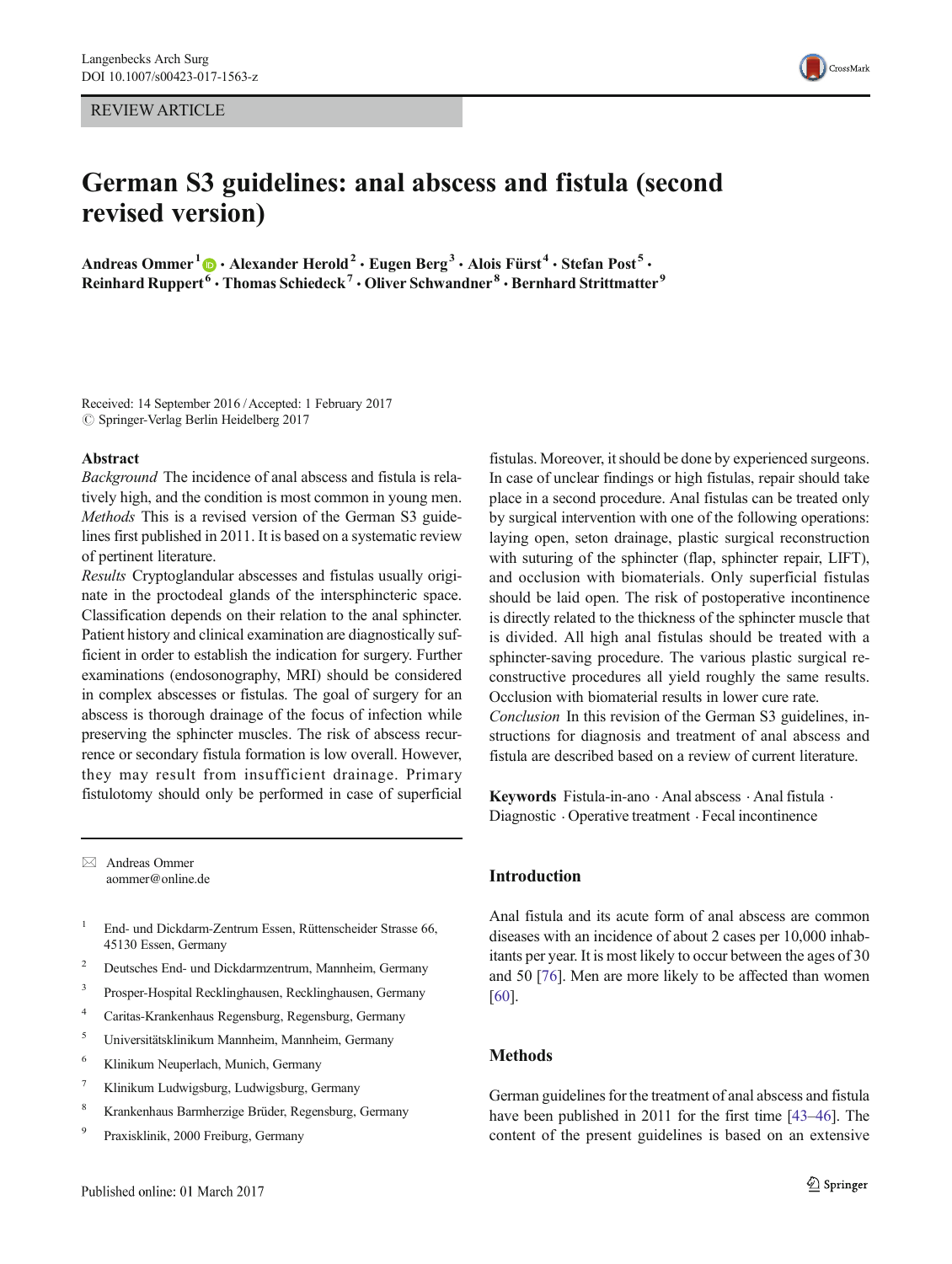actual review of literature, published after finishing the first version. The selection of new publications can be found in the German version of these guidelines [[48](#page-10-0), [49](#page-10-0)].

Definitions of strength of evidence, recommendation grade, and strength of consensus have been established (Tables 1 and [2\)](#page-2-0) [[28](#page-9-0), [53](#page-10-0), [61](#page-10-0)]. Due to a large difference between evidence level and clinical practice in some cases, the recommendation grade was defined as "point of clinical consensus." The guidelines group (Table [3](#page-2-0)) produced this text in the context of a consensus conference on March 11, 2016, in Munich.

In this publication, statements are based primarily on new developments of treatment. Whereas in anal abscess new evidence for treatment options are missing, in anal fistulas some new surgical procedures have been introduced (LIFT procedure, laser, video-assisted fistula treatment (VAAFT), overthe-scope clip (OTSC), stem cells, new plug materials), which are mentioned in this version. For further information, see the first publications of these guidelines [\[45](#page-10-0), [46](#page-10-0)].

# Etiology and classification

Cryptoglandular anal abscesses and fistulas arise from an inflammation of the proctodeal glands, which are only rudimentary in humans. They are situated in the intersphincteric space (Fig. [1](#page-3-0)) [\[30\]](#page-9-0).

A distinction is made between four different types of abscess based on its origin (Fig. [1\)](#page-3-0). In clinical routine, classification of anal fistulas by their relationship to the sphincter has proved useful (Fig. [2\)](#page-3-0). Types 4 and 5 are not cryptoglandular fistulas.

Some publications are discussing diabetes mellitus, obesity, alcohol, and smoking [[1](#page-9-0), [13\]](#page-9-0) but also some lifestyle factors like spending too much time sitting, less movement, straining at defecation [\[72\]](#page-10-0), and psychosocial stress [\[10\]](#page-9-0) as risk factors for abscess or fistula formation.

# Symptoms and diagnosis

Symptoms of anal abscess comprise painful swelling and possible reddening with acute onset in the anal region. Because of the pain involved, the rectal examination should be kept to a minimum. Discharge from a perianal opening is the typical symptom of anal fistula. Preoperative advanced diagnostics, particularly imaging, is not required in the majority of patients.

Further procedures are performed intraoperatively under anesthesia. They include inspection of the anal canal to confirm or exclude internal fistula opening. The area may be carefully probed using a curved probe, but extensive examination is not recommended. The abscess can be localized by endosonography, and the best surgical access route can be chosen accordingly, particularly in case of supralevator abscesses.

In summary, anal abscess is diagnosed using clinical signs and symptoms, as well as inspection and palpation. Imaging diagnostics should only be considered in case of supralevator abscess or recurrent abscess.

Recommendation level: point of clinical consensus Strength of consensus: strong consensus

In cases of complex recurring anal fistulas, the use of imaging techniques should be considered [[8\]](#page-9-0). Endosonography is a simple and cheap technique, and its usefulness can be improved by contrast enhancement, e.g., using hydrogen peroxide. The correlation between intra-anal ultrasonography and intraoperative clinical examination is higher than 90% [[8\]](#page-9-0). Endosonography is easy and cheap, but its results depend to a high degree on the examiner's experience. Magnetic resonance imaging (MRI) can be employed either as an external investigation with or without contrast medium or using an intrarectal coil [\[59](#page-10-0)]. MRI is cost-intensive and not always available, and its diagnostic value depends on technical conditions; however, it should be preferred to endosonography in cases of lesions distant from the anus. Another advantage of

|                 | <b>Table 1</b> Definition of evidence |
|-----------------|---------------------------------------|
|                 | levels and recommendation             |
| grades [53, 61] |                                       |

| Strength of<br>recommendation | Level of<br>evidence | Types of treatment studies                                                                         |
|-------------------------------|----------------------|----------------------------------------------------------------------------------------------------|
| $A$ ("should")                | 1a                   | Systematic review of randomized controlled studies (RCT)                                           |
|                               | 1b                   | A suitably planned RCT                                                                             |
|                               | 1c                   | All-or-nothing approach                                                                            |
| $\mathbf{B}$ ("ought to")     | 2a                   | Systematic review of good-quality cohort studies                                                   |
|                               | 2b                   | A good-quality cohort study, including RCT with moderate<br>follow-up $(<80\%)$                    |
| $0$ ("may")                   | 3a                   | Systematic review of good-quality case control studies                                             |
|                               | 3b                   | A good-quality case-control study                                                                  |
| $0$ ("may")                   | 4                    | Case series, including poor-quality cohort and case-control studies                                |
| $0$ ("may")                   | 5                    | Opinions without explicit critical assessment, physiological models,<br>comparisons, or principles |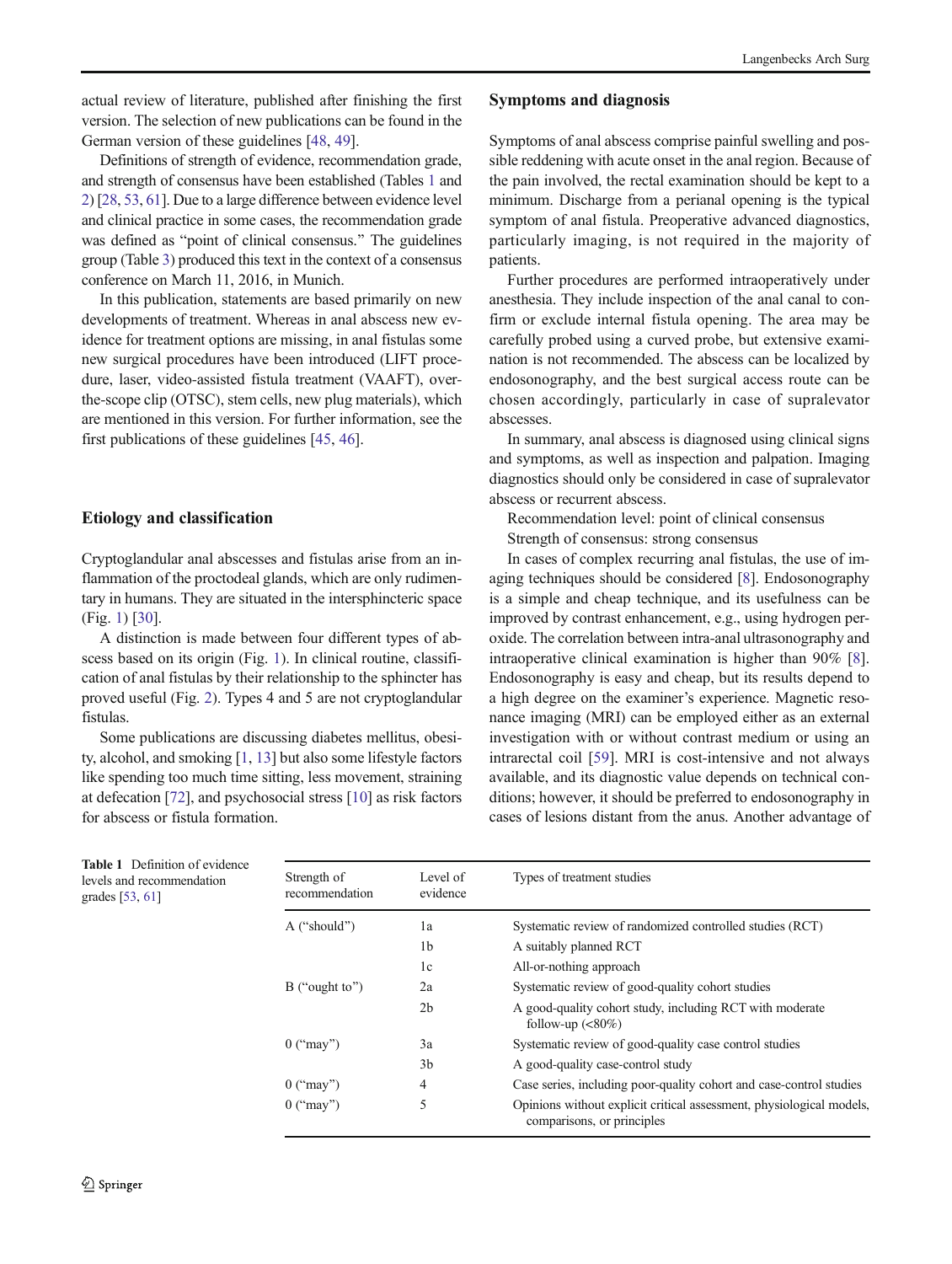<span id="page-2-0"></span>

| Agreement of >95% of participants                                                                               |
|-----------------------------------------------------------------------------------------------------------------|
| Agreement of 75–95% of participants<br>Agreement of 50–75% of participants<br>Agreement of <50% of participants |
|                                                                                                                 |

MRI is a pain-free acquisition of images which can be evaluated independently of the examiner. A review by Siddiqui et al. [\[62\]](#page-10-0) showed a sensitivity of 0.87 (95% CI 0.63–0.96) and a specificity of 0.69 (95% CI 0.51–0.82) regarding the MRI examination, and a sensitivity of 0.87 (95% CI 0.70– 0.95) and a specificity of 0.43 (95% CI 0.21–0.59) for the studies on endosonography. There are complaints with regard

Table 3 The guidelines group

Members of the anal fistula guidelines group: For the German Society of General and Visceral Surgery (DGAV), the Surgical Working Group for Coloproctology (CACP), the German Society of Coloproctology (DGK), and the Association of Coloproctologists in Germany (BCD) Dr. A. Ommer, Essen, Germany Prof. Dr. A. Herold, Mannheim, Germany Dr. E. Berg, Recklinghausen, Germany Priv.-Doz. Dr. St. Farke, Halberstadt, Germany Prof. Dr. A. Fürst, Regensburg, Germany Priv.-Doz. Dr. F. Hetzer, Utznach, Switzerland Dr. A. Köhler, Duisburg, Germany Prof. Dr. S. Post, Mannheim, Germany Dr. R. Ruppert, Munich, Germany Prof. Dr. M. Sailer, Hamburg, Germany Prof. Dr. Th. Schiedeck, Ludwigsburg, Germany Prof. Dr. O. Schwandner, Regensburg, Germany Dr. B. Strittmatter, Freiburg, Germany For the German Society of Dermatology (DDG) Dr. B.H. Lenhard, Heidelberg, Germany For the Working Group for Urogynecology and Plastic Pelvic Floor Reconstruction (AGUB) of the German Society for Gynecology and **Obstetrics** Prof. Dr. W. Bader, Bielefeld, Germany For the German Society of Urology (DGU) Prof. Dr. S. Krege, Essen, Germany For the German Society of Gastroenterology, Digestive and Metabolic Diseases (DGAV) Prof. Dr. H. Krammer, Mannheim, Germany

Prof. Dr. E. Stange, Stuttgart, Germany

to the distinct heterogeneity between the various studies. As a result, both methods provide equal sensitivity whereas MRI renders a better result with regard to specificity.

### Core statement

Patient history and clinical examination are diagnostically sufficient to establish the indication for surgery. Further examinations (endosonography, MRI) should be considered only in case of recurrent, complex abscesses and complex fistulas of difficult clinical classification.

Evidence level: 1a Recommendation grade: A Consensus strength: strong consensus

# Treatment for anal abscess

An anal abscess is treated surgically, with clinical signs and symptoms determining the timing of the surgical intervention. The purpose of the treatment is decompression of the abscess cavity in order to prevent progressive inflammation with potentially life-threatening complications (e.g., pelvic sepsis or Fournier gangrene [\[75\]](#page-10-0)).

While acute abscess is an emergency, surgical intervention is also recommended in case of spontaneous perforation, since insufficient drainage may cause abscess recurrence or fistula formation.

Conservative treatment options, particularly antibiotic treatment, are unlikely to be successful and are not considered appropriate. Currently, there are no publications providing new information on recommendations on treatment.

### Core statement

The timing of the surgical intervention primarily depends on the patient's signs and symptoms, with acute abscess always representing an indication for emergency surgery.

| Recommendation grade:  | Point of clinical consensus |
|------------------------|-----------------------------|
| Strength of consensus: | Strong consensus            |

### Abscess drainage technique

Generally, abscess surgery is performed under general or regional anesthesia. The surgical technique depends on the type of abscess [\[40\]](#page-10-0). In subanodermal and ischioanal abscesses, a perianal incision or an excision removing an oval-shaped section of tissue is made. The latter is preferable for easier placement of the drainage. The incision should run parallel to the

Annotation: The complete text of the guidelines (in German) has been published in the Journal "Coloproctology" and online at [http://www.](http://www.awmf.org) [awmf.org](http://www.awmf.org). Anal abscess: Coloproctology 2016 (38), 378–398 [[48](#page-10-0)], [http://www.awmf.org/leitlinien/detail/ll/088-005.html.](http://www.awmf.org/leitlinien/detail/ll/088-005.html) Anal fistula: Coloproctology (39) 16-66 online first [\[49](#page-10-0)], [http://www.awmf.org/](http://www.awmf.org/leitlinien/detail/ll/088-003.html) [leitlinien/detail/ll/088-003.html](http://www.awmf.org/leitlinien/detail/ll/088-003.html)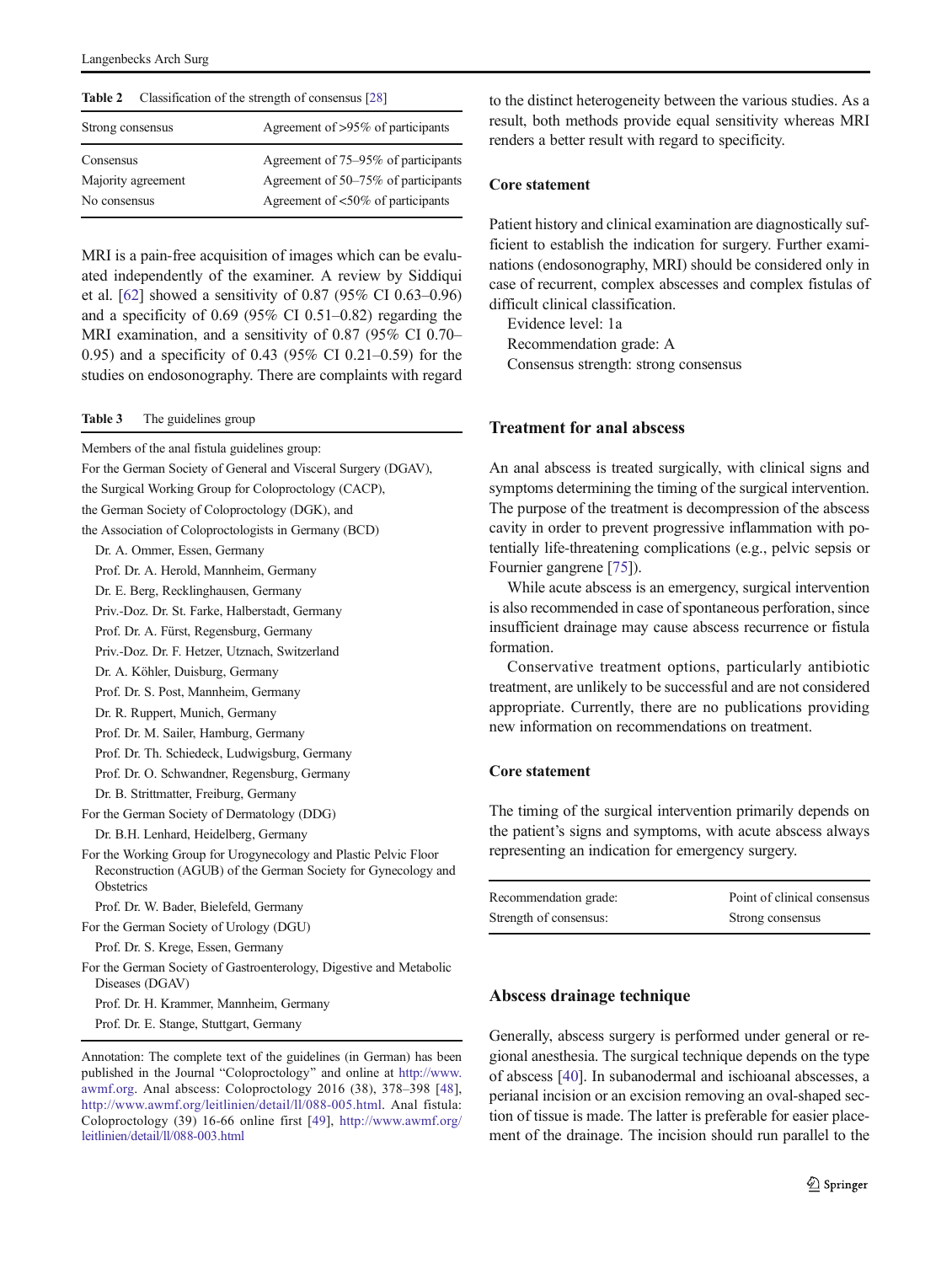<span id="page-3-0"></span>

Fig. 1 Classification of anal abscesses

fibers of the sphincter ani externus muscle. Currently, there are no publications providing new information on recommendations on treatment.



Fig. 2 Classification of anal fistulas (1 intersphincteric, 2 transsphincteric, 3 suprasphincteric, 4 extrasphincteric, 5 subanodermal)

### Core statement

Anal abscesses are treated surgically. Access (transrectal or perianal) depends on the location of the abscess. The goal of surgery is thorough drainage of the infection focus while preserving the sphincter structures.

| Recommendation grade:  | Point of clinical consensus |
|------------------------|-----------------------------|
| Strength of consensus: | Strong consensus            |

# Causes of abscess recurrence

Insufficient drainage [\[9](#page-9-0), [50](#page-10-0)] and late drainage [[74](#page-10-0)] can cause early recurrence.

Sufficient drainage of anal abscesses is therefore important to prevent recurrence and fistula formation. In case of extensive abscess, generous criteria should be applied when determining the indication for revision under anesthesia. Currently, there are no publications providing new information on recommendations on treatment.

# Core statement

Overall, the risk of abscess recurrence or secondary fistula formation is low. They can be caused by insufficient drainage.

| Evidence level:           | B (Justification: For ethical reasons, this generally |
|---------------------------|-------------------------------------------------------|
| Recommendation            | accepted statement cannot be tested using             |
| level:                    | randomized studies.)                                  |
| Strength of<br>consensus: | Strong consensus                                      |

# Indications for primary fistula surgery

Different publications indicate that fistulas identified in the context of abscess incision do not always require follow-up surgery. Moreover, the fistula may close spontaneously after thorough draining [[25,](#page-9-0) [41,](#page-10-0) [57](#page-10-0)].

A current Greek paper [[16\]](#page-9-0) has shown a significantly higher recurrence rate in the follow-up at 12 months following simple excision and drainage compared to the results after excision and primary fistula treatment (44 vs. 6%). Treatment of the fistula consisted of dissection in case of intersphincteric fistulas and of seton drainage in case of high fistulas. At the same time, a significant number of continence disorders were to be observed in the group with primary fistula operations.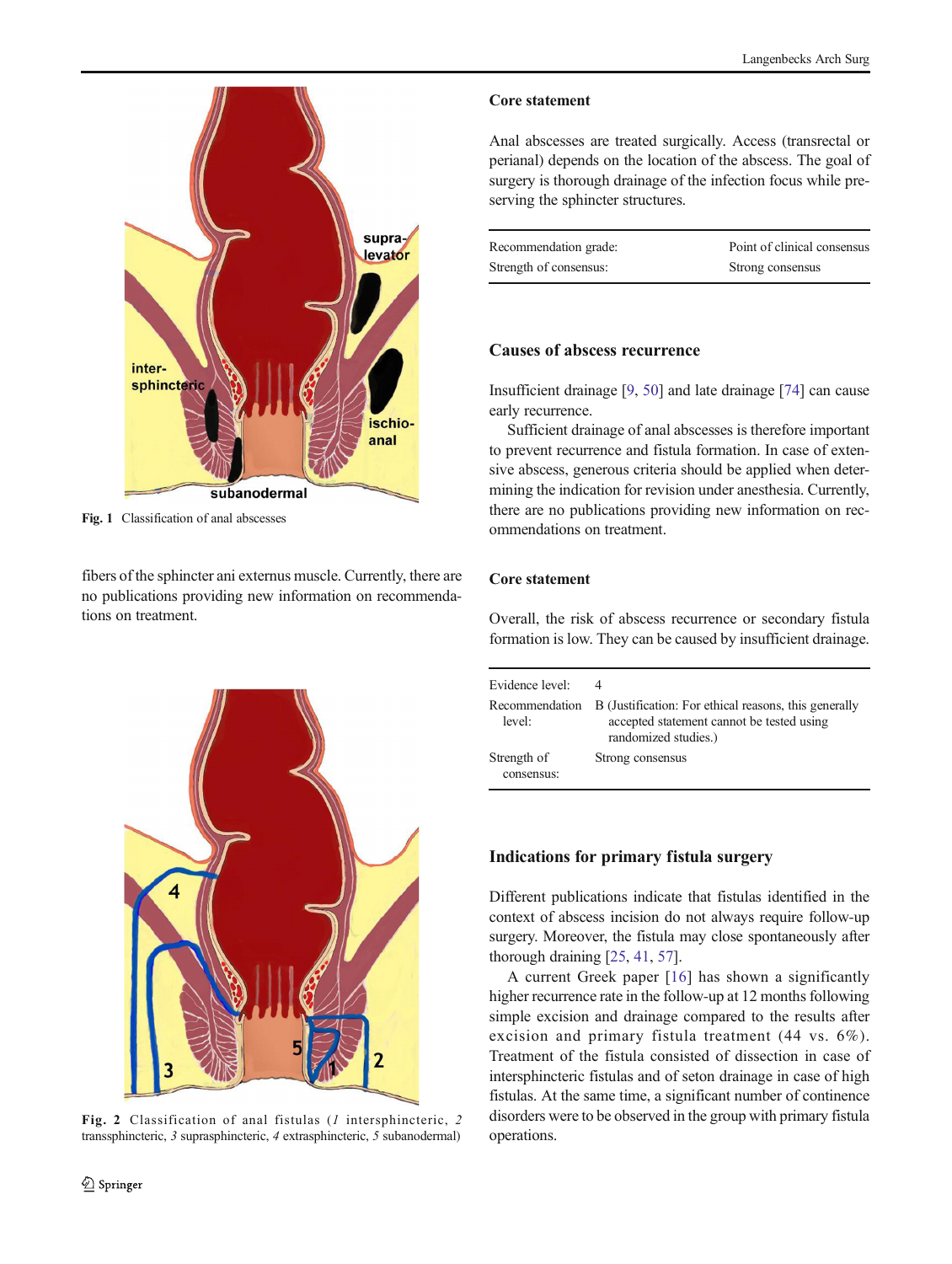In summary, superficial fistulas, which perforate only small parts of the anal sphincter, should be treated with primary fistulotomy performed by experienced surgeons. An experienced surgeon is not really defined. In our opinion, an experienced surgeon should have done more than a minimum of 100 fistulas. Nevertheless, every division of parts of the anal sphincter bears the risk of fecal incontinence. In case of unclear findings or high fistulas, repair should be performed in a second procedure. High fistulas are defined as complex fistulas that enclosed large parts of the sphincter or are recurrent. A clear definition does not exist. Currently, there are no publications providing new information on recommendations on treatment.

# Core statement

Intraoperative fistula exploration requires high caution. Excessive examination in order to confirm a fistula is not recommended. Primary fistulotomy should only be performed in superficial fistulas and by experienced surgeons. The risk of postoperative continence impairment increases with the amount of transected sphincter. In case of unclear findings or high fistulas on abscess surgery, repair should be performed in a second procedure.

| Evidence level:        | lа               |
|------------------------|------------------|
| Recommendation level:  |                  |
| Strength of consensus: | Strong consensus |

# Incidence of confirmed secondary fistula

In addition to abscess recurrence, development of an anal fistula requiring further intervention is the most common sequela associated with abscess surgery. According to literature, only some cases of abscesses are leading to development of chronic fistula [\[33](#page-9-0), [57,](#page-10-0) [64](#page-10-0)]. One literature review reports chronic fistulas in 7 to 66% of cases (median 16%) and abscesses in 4 to 31% of cases (median 13%) [\[24\]](#page-9-0). Therefore, extensive fistula exploration is not recommended in the initial procedure. Currently, there are no publications providing new information on recommendations on treatment.

| Evidence level:           | 3                                                                                                                          |
|---------------------------|----------------------------------------------------------------------------------------------------------------------------|
| Recommendation<br>level:  | B (Justification: For ethical reasons, this generally<br>accepted statement cannot be tested using<br>randomized studies.) |
| Strength of<br>consensus: | Strong consensus                                                                                                           |

### Surgical treatment: reviews

In 2011, guidelines of the American Society for Coloproctology [[65\]](#page-10-0) and in 2015 guidelines of the Italian Society for Colorectal Surgery have been published [[3\]](#page-9-0). In 2016, the European Society for Coloproctology has published a review of the guidelines concerning treatment of anal ab-scess and fistula [\[12\]](#page-9-0).

# Therapeutic procedures

Diagnosis of anal fistula is usually an indication for surgery in order to prevent a recurring septic process. The operative technique is chosen according to the fistula tract and its relation to the anal sphincter. The surgical techniques are as follows:

### Fistulotomy

The most common operative technique in use is fistulotomy, that is, division of the tissue between the fistula tract and the anal canal. Healing rates are between 74 and 100%. Rates of impaired continence vary between 0 and 45%. For low fistulas, a healing rate of almost 100% can be achieved. In literature, rates of postoperative incontinence were found to be relatively low. However, it is still a sequel to be taken seriously. In all cases, the incontinence rate rises with the amount of sphincter being divided. Extensive division should always be avoided. A current multicentric study on 537 patients [\[22](#page-9-0)] describes a primary healing rate of 84% (follow-up 60 months). The rate of continence disturbances (74%) was quite high (major incontinence 28%), but quality of life does not differ from the general population.

Evidence level: 2b Recommendation grade: B Consensus strength: strong consensus

### Seton drainage

Placement of a seton drain is another frequently employed technique in anal fistula surgery. The material used is either a strong braided non-resorbable suture or a plastic (vessel loop, etc.) suture thread. Three different techniques are in use:

### Drainage seton (loose seton)

The aim of this technique is long-term drainage of the abscess cavity. This helps to prevent premature closure of the external fistula opening. Later, the thread is removed in order to allow spontaneous healing of the fistula. Healing rates in retrospective observational studies identified a variance between 33 and 100%. Impaired continence is reported in 0 to 62% of cases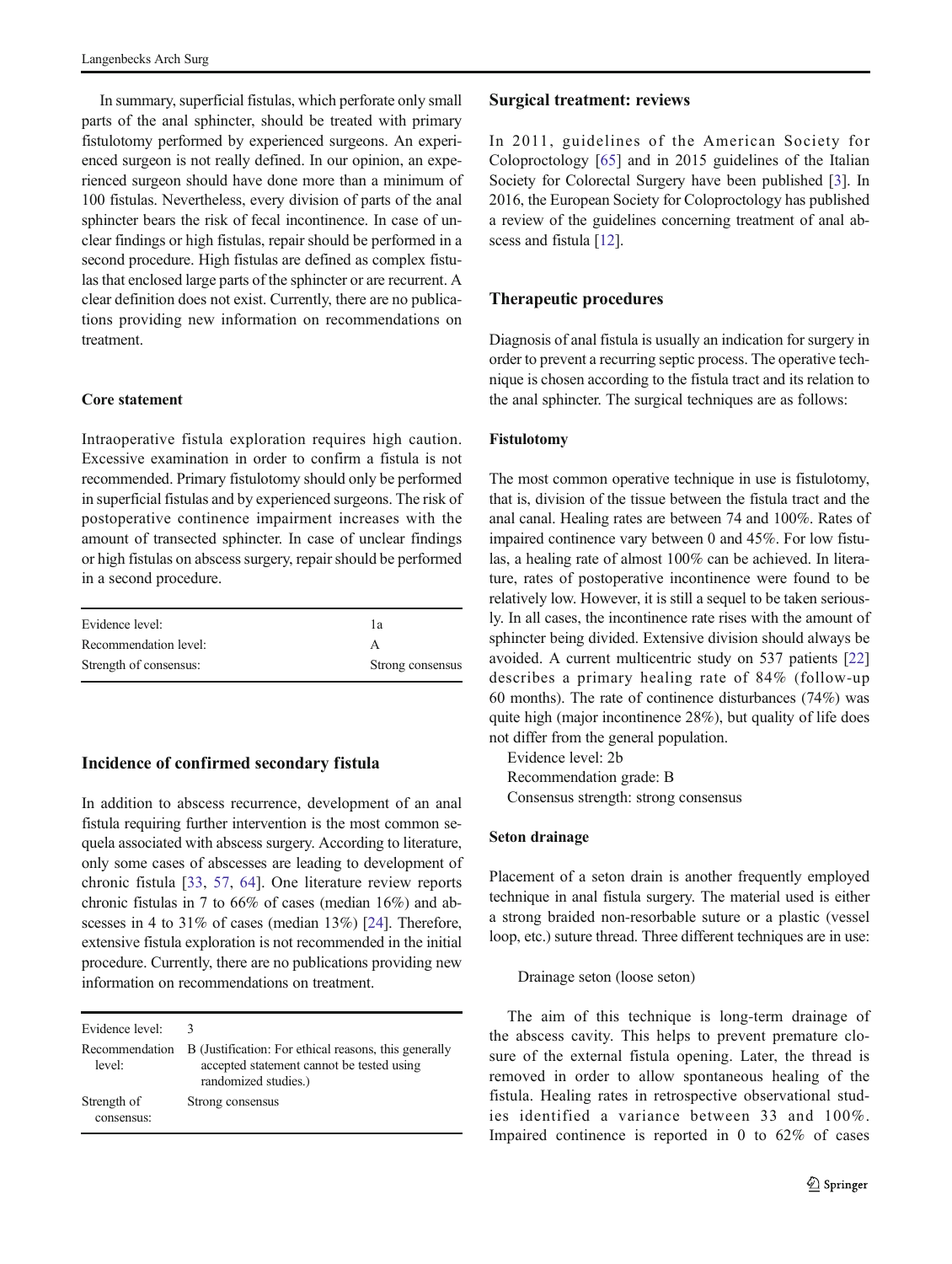[\[53\]](#page-10-0). These results are due to the fact that interventions undertaken in addition to placement of the seton are not always clearly defined. There are no randomized studies on this subject so far. Definitive healing of cryptoglandular anal fistulas, even in the long term, by leaving a loose seton in place may be seen as the ob-

jective only in extremely few cases. Usually, further intervention is required. Currently, there are no publications providing new information on recommendations on treatment.

# Fibrosing seton

Placement of a fibrosing seton usually occurs either primarily or secondarily in the setting of an acute or persistent inflammation. The aim is to fibrose the fistula tract before further surgical interventions. Secondary lay open of the remaining fistula is most often described in the literature. The observational studies identified in the literature search report healing rates of nearly 100%. However, this is associated with a high rate of impaired continence. Overall, results in literature vary between 0 and 70%. In Germany, the fibrosing seton is used mainly in high fistulas before definitive reconstruction surgery. Whether the use of the seton promotes success of a reconstructive procedure is not clear.

# Cutting seton

The aim of the cutting seton is successive division of those parts of the sphincter which are enclosed by the fistula tract once the inflamed area has been cored out. The seton can be stretchable (usually rubber) and will gradually cut through the tissue, or repeated tightening will be required. The principle of so-called chemical or medicated setons is loose placement of a thread (Kshara Sutra), as used in Ayurvedic therapy. This thread must be changed every week. Therapeutic goal is spontaneous loss of the thread after chemical division of the fistular tissue [[38](#page-10-0)].

The healing rates of the cutting seton procedure have been reported between 80 and 100%. Rates of impaired continence varied between 0 and 92%. Recent reviews [\[56,](#page-10-0) [70](#page-10-0)] indicate an unacceptably high incontinence rate after use of the cutting seton. In view of the current literature, the recommendation for this method, as seen in other guidelines [\[65\]](#page-10-0), should not be continued. In the authors' opinion, the most important function of the seton drainage is preparation for subsequent definitive treatment of high anal fistulas demonstrated during abscess drainage.

Evidence level: 2a Recommendation grade: B Consensus strength: strong consensus

# Closure by surgical reconstruction

The aim of the various procedures is excision of both the fistula and the cryptoglandular focus of infection with closure of the inner fistula cavity. Five different techniques are used:

# Direct suture without advancement flap

In some studies, the internal fistula cavity was not covered up after direct suturing of the sphincter muscle; reported healing rates varied between 56 and 100% [\[5](#page-9-0)].

# Mucosal/submucosal advancement flap

Alternatively, the sphincter sutures can be protected by being covered with an advancement flap. This flap can consist of mucosa, submucosa, and superficial parts of the internal muscle (mucosal/submucosal flap). The identified studies showed healing rates between 12 and 100% [[66\]](#page-10-0).

A current review by Göttgens et al. [[23](#page-9-0)] identified the mucosal flap as the best evaluated procedure. Although there are 14 published randomized studies, no "best surgical procedure" could be evaluated.

# Rectal advancement flap

Alternatively, a rectal full thickness advancement flap may be used to cover the sutures. The results of the identified studies are largely similar to those using the mucosal/submucosal flap, with healing rates between 33 and 100% and incontinence rates between 0 and 71% [\[4,](#page-9-0) [51\]](#page-10-0). A randomized study of Hagen et al. [[68\]](#page-10-0) compared the results of mucosal flap and fibrin glue (15 patients each, follow-up 50 months). The healing rate was twice as high in the flap group than in the group using fibrin glue (mucosal flap 80%, fibrin 40%). Continence disorders have not been reported in both groups.

Khafagy et al. [\[29](#page-9-0)] have compared the results of mucosal and rectal advancement flap in a randomized study. In the fullthickness flap group, healing rates were clearly higher (85 vs. 30%), but at the same time the rate of continence disorders was higher after rectal wall flap.

In another randomized study, Madbouly et al. [\[34\]](#page-9-0) have compared the LIFT procedure and the mucosal flap. Success rates in both groups were quite similar after 12 months (LIFT (74%)/mucosal flap (67%)). Only healing time was longer in the flap group (32 vs. 22 days).

Van Koperen et al. [[69\]](#page-10-0) have compared mucosal flap and fistula plug. With a recurrence rate of 52% (mucosal flap) and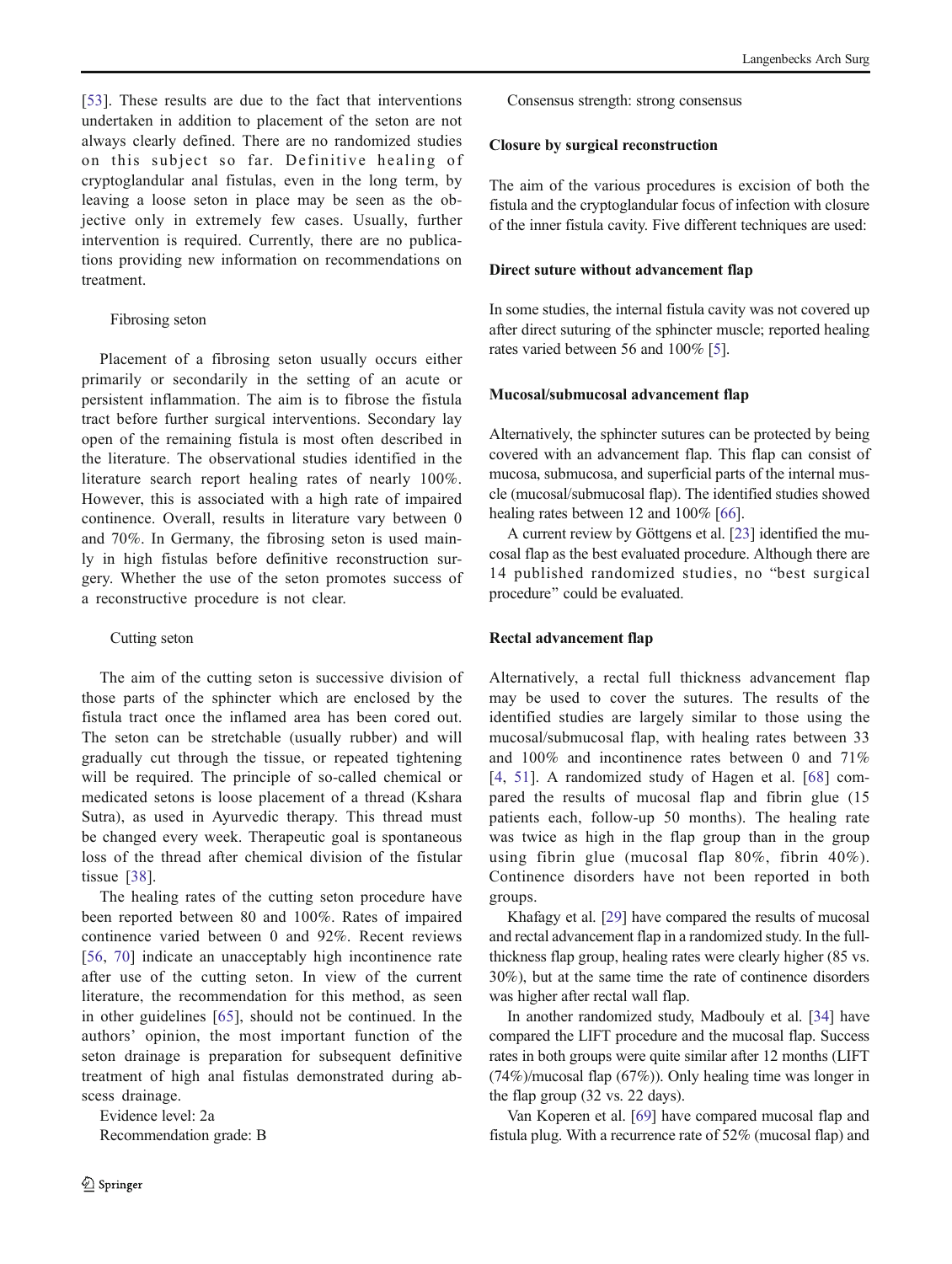72% (plug), respectively, the results were quite disappointing in both groups. However, functional results were similar.

### Anodermal advancement flap

Another option for covering the inner fistula cavity is the use of anodermal flaps. Here, an advancement flap made of anodermal tissue is used. The anodermal flap can be especially advantageous in patients with a narrow anal canal (e.g., scar tissue from previous operations) that might prevent complete exploration and proximal flap formation. In the identified studies, healing rates vary between 46 and 95%, while impaired continence rates range from 0 to 30% [[32\]](#page-9-0). New publications could not be evaluated.

### Fistula excision with direct sphincter reconstruction

In fistula excision with primary reconstruction of the sphincter muscle following complete excision of the fistula and its associated inflammatory tissue, primary readaptation of the divided sphincter apparatus is carried out. Healing rates between 54 and 97% have been reported; rates of impaired continence of 4 to 32% have been noted. Especially in patients with high fistulas, wound dehiscence after division and reconstruction is associated with a high risk of incontinence. In summary, data concerning this technique are still relatively few. Moreover, the role of reconstruction of even small sphincter defects is unclear at present.

In a review from of 2015, Ratto et al. [\[55\]](#page-10-0) evaluated 14 studies of low quality. The general success rate of 93% has been reported. The rate of patients with continence disorders has been shown to be 12%. Quality of life was rising in all studies. As a conclusion, the authors stated a high success rate in combination with a risk of incontinence, which is lower than after simple fistolotomy. Further studies are demanded.

Evidence level: 1b

Recommendation grade: A

Consensus strength: strong consensus

### LIFT method

In 2007, Rojanasakul et al. [\[58\]](#page-10-0) introduced the ligation of the intersphincteric plane called the ligation of the intersphincteric fistula tract (LIFT) method. The principle of this operation is dissection of the fistula tract in the area of the intersphincteric plane. After ligation of both sides, the fistula tract is cut.

In the last years, a multitude of case studies have been published indicating healing rates of 40–95%. Thus, this method represents a valuable alternative to the flap techniques, with a comparable success rate. One advantage seems to be a new access route to the fistula, especially in case of recurrent fistulas.

In an already mentioned randomized study, Madbouly et al. [\[34\]](#page-9-0) compared the LIFT procedure and the mucosal flap. Success rates in both groups were quite similar after 12 months (LIFT (74%)/mucosal flap (67%)). Only healing time was longer in the flap group (32 vs. 22 days).

A further advancement is the BioLIFT procedure described by Ellis [[14](#page-9-0)]. After para-anal incision, a biological membrane (Surgisis Biodesign©), size  $4 \times 7$  cm, is placed following dissection of the intersphincteric area. A primary healing rate of 94% has been described in 31 patients. The LIFT procedure has been evaluated in several reviews. The most current review of von Sirany et al. [[63](#page-10-0)] evaluated 26 studies, which described healing rates between 47 and 95%. The operative technique varied in the different studies.

In conclusion, the LIFT procedure offers a new surgical option in patients with complex fistulas. Healing and continence rates do not differ significantly from those of the flap procedures.

Evidence level: 1b Recommendation grade: A Consensus strength: strong consensus

### New technical developments

### Laser application

Coagulation of fistula by a laser probe (FiLaC®, Biolitec), partly combined with a flap technique, has been introduced as a new method. Current studies showed success rates of 71– 82% without noteworthy impact on continence [\[20,](#page-9-0) [73](#page-10-0)]. Further conclusions cannot be drawn due to the current data.

### VAAFT method

Another new technique is the video-assisted fistula treatment (VAAFT) according to Meinero [\[36,](#page-10-0) [37](#page-10-0)]. Here, the fistula tract is probed using videoendoscopic assistance, rinsed, curetted, and filled with fibrin glue. The internal ostium of the fistula is then closed using a stapler (Contour™, Ethicon Endo-Surgery) or by direct suture. Costs are high for the special instruments and the stapler. The inventor observed healing rates between 58 and 87%, which have been partly confirmed by other authors [\[31](#page-9-0), [71\]](#page-10-0).

Evidence level: 5 Recommendation grade: 0 Consensus strength: strong consensus

### OTSC clip

Over-the-scope clip (OTSC) has been used endoscopically for closure of the bowel wall after traumatic lesions or incisions. A modified technique for anal fistulas has been first used in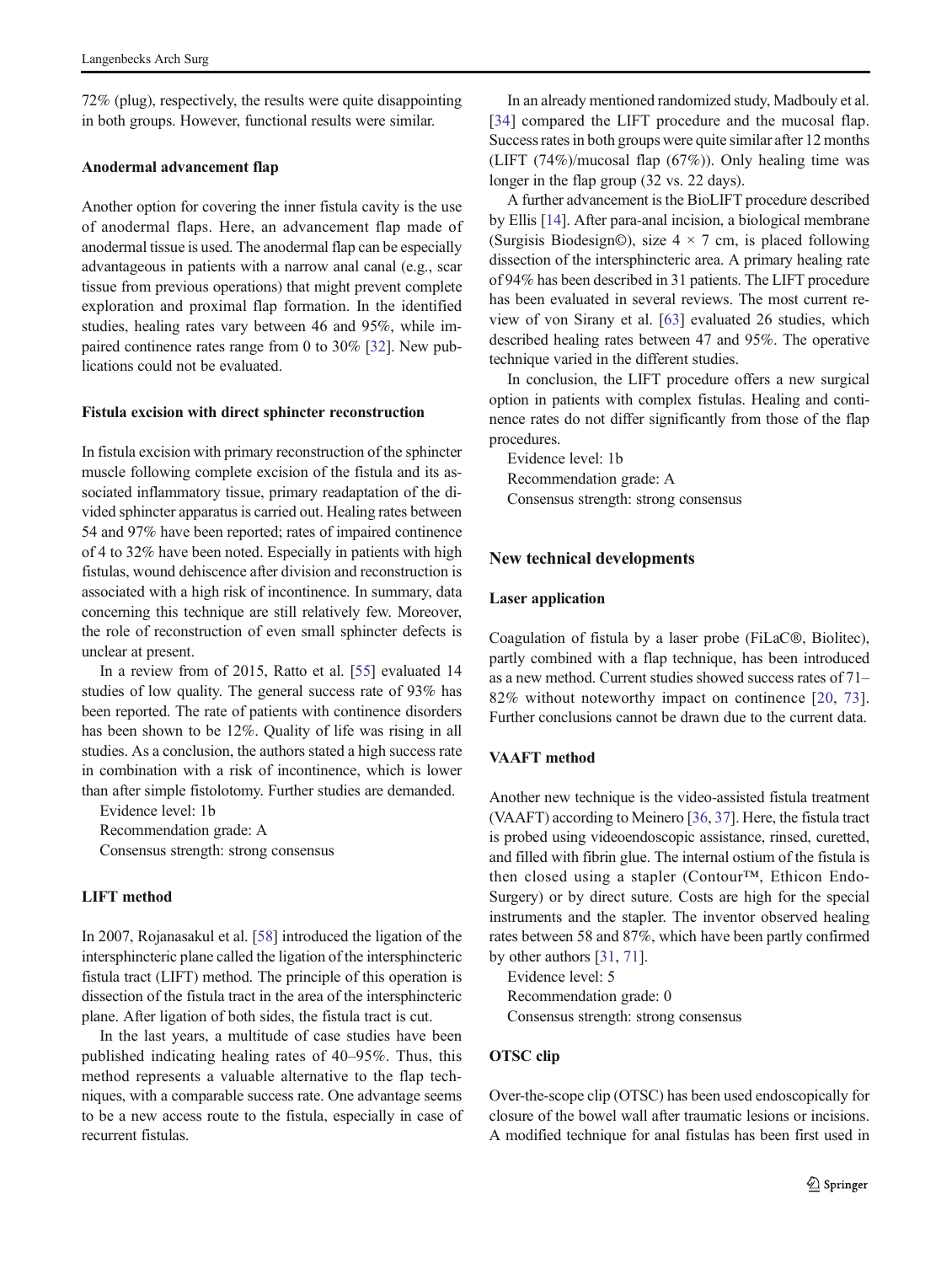2011. [[54](#page-10-0)]. Current studies showed diverging data of healing rates between 12 and 90%. Therefore, conclusive evaluation is not possible.

In conclusion, the new technical developments could not yet demonstrate a clear advantage compared to established methods.

Evidence level: 4

Recommendation grade: 0

Consensus strength: strong consensus

# **Biomaterials**

# Fibrin glue

After curettage of the fistula tract, the tract is filled with fibrin glue. Results in the literature showed healing rates that varied widely between 0 and 100%. Only eight studies contained information about continence and reported having observed no impairment. The majority of these studies are personal case series involving inhomogeneous patients with a wide variety of fistula types [\[2](#page-9-0)].

The review articles identified in the literature search [\[11\]](#page-9-0) confirmed the great heterogeneity of the studies, especially since good results reported in earlier studies could not be reproduced in the more recent ones. Therefore, the guideline working group agreed that fibrin glue should only be used in special cases.

Evidence level: 1b Recommendation grade: B Consensus strength: strong consensus

# Collagen injection

This new technique is occluding the fistula tract with collagen in combination with or without fibrin glue (Permacol®) [[26\]](#page-9-0).

Giordano et al. [[21\]](#page-9-0) reported a success rate of 54% after 12 months in a multicenter study of 10 clinics with 28 patients. The healing rate has been 67% for intersphincteric and 44% for transsphincteric fistulas. One patient with deterioration of continence has been reported. In this context, the low number of patients is a critical factor (28 patients from 10 clinics). The current range of trials on the application of collagen for anal fistulas does not allow definite conclusions.

Evidence level: 4 Recommendation grade: C Consensus strength: strong consensus

### Injection of autologous stem cells

Injection of autologous stem cells has been reported in seven studies especially from Spain [[18](#page-9-0), [27](#page-9-0), [67](#page-10-0)]. All in all, there have been healing rates between 35 and 90%. High costs represent a limiting factor for the application in Germany. The current range of trials on the application of autologous stem cells for anal fistulas does not allow definite conclusions.

Evidence level: 1b Recommendation grade: A Consensus strength: strong consensus

### Surgisis® AFP™ anal fistula plug

The anal fistula plug is a biomedical product made of porcine small-intestinal submucosa. Unlike in "conventional" procedures, the inflammatory tissue is not excised, but merely occluded with the cone-shaped plug, which acts as a matrix for the body's own tissue to grow into. Some authors combined plugging with closing of the internal fistula cavity using an advancement flap. The published observational studies showed healing rates between 14 and 93%. Most of them did not investigate impairment of continence. Only three studies reported unchanged continence [[35,](#page-9-0) [51](#page-10-0)]. The two randomized studies that compared plugging with surgical closure have found markedly lower healing rates using plugging. It appears to be important that the fistula tract is long enough [[35\]](#page-9-0).

Von der Hagen et al. [\[68](#page-10-0)] have compared the results for mucosa flap and fibrin glue for 15 patients respectively and a follow-up of about 50 months. The healing rate was twice as high in the flap group as in the group with fibrin glue (mucosa flap 80%, fibrin 40%). No impairment of continence has been reported in both groups.

One review [\[19](#page-9-0)] described success rates varying between 24 and 92%. The rate of recurrent abscess after fistula plugging was 4 to 29%, and the frequency of plug loss was 4 to 41%. A notable feature is the low morbidity of the procedure. Any effect of plugging on continence is expected to be negligible. To sum up, plugging has added a new option for the treatment of high anal fistula, but the healing rates are quite low.

Evidence level: 1b Recommendation grade: B Consensus strength: strong consensus

### Gore Bio-A Fistula Plug®

Another plug of resorbable synthetic material has been introduced recently (Gore Bio-A Fistula Plug®). One possible advantage compared to the conventional plug is better feasibility of fixation due to the head and the greater volume of the plug. Studies observed healing rates between 16 and 73%. Therefore, currently there is no noteworthy advantage compared to the Surgisis plug [[7,](#page-9-0) [47](#page-10-0)].

In the review by Narang et al. [[39\]](#page-10-0), evidence has been rated as insufficient. Nevertheless, it seems to be a secure and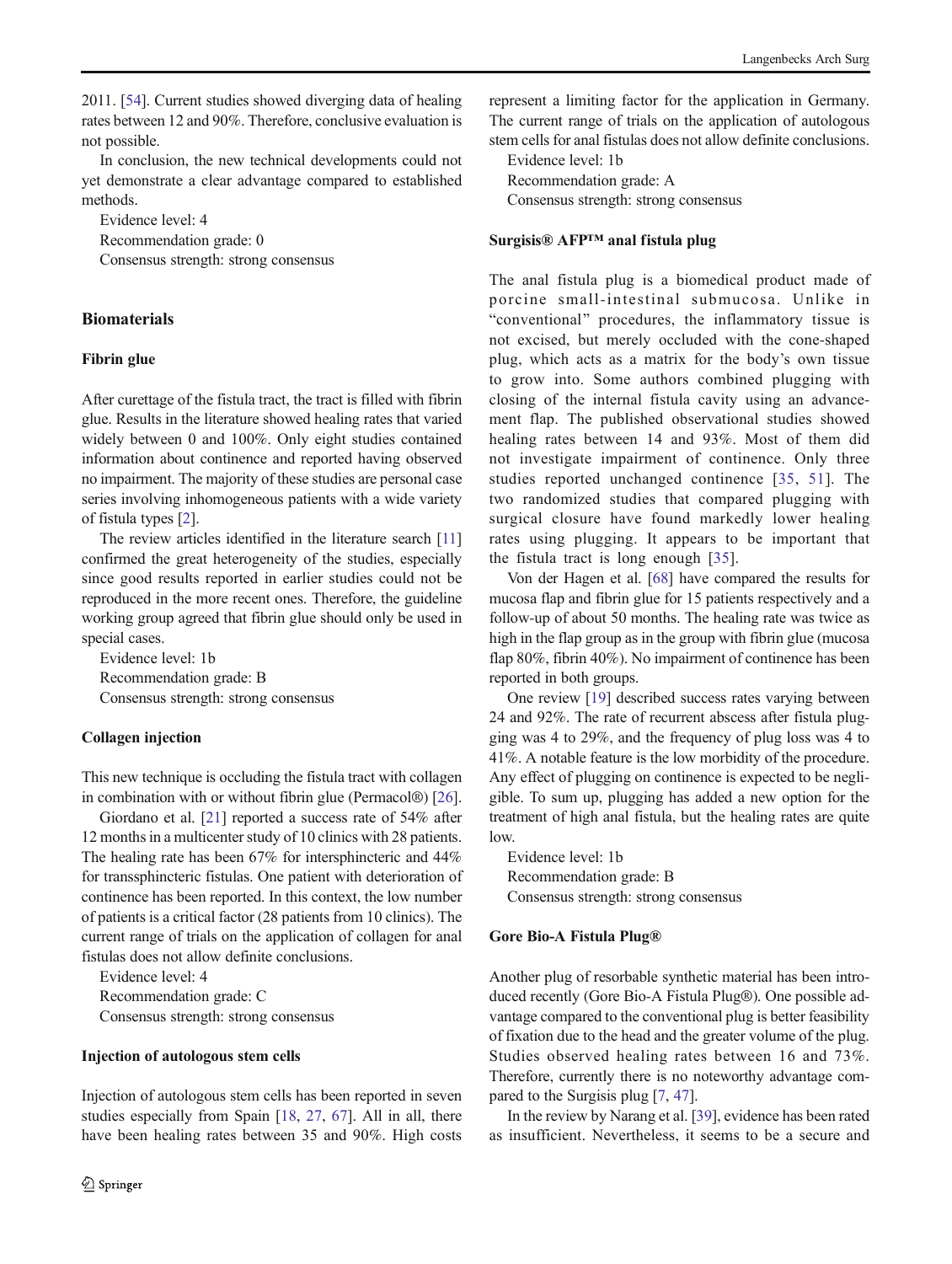simple method resulting in low complication rates and minor disturbance of continence.

Evidence level: 4 Recommendation grade: C Consensus strength: strong consensus

### Core statement

In all high anal fistulas, a sphincter-sparing procedure (flap technique, sphincter reconstruction, LIFT, biomaterials) should be carried out. The results of the various techniques for a surgical reconstruction are largely identical. In general, occlusion using biomaterials result in lower healing rates and also lower incontinence rates.

| Evidence level:        | lа               |
|------------------------|------------------|
| Recommendation level:  |                  |
| Strength of consensus: | Strong consensus |

# Preoperative and intraoperative management

In case of excision of the fistula or placement of a seton, no special bowel preparation is necessary. Whether preoperative cleaning of the bowel or postoperative delay or prevention of bowel movements improve the healing rates is at time unclear.

| Evidence level:        | lа               |
|------------------------|------------------|
| Recommendation level:  |                  |
| Strength of consensus: | Strong consensus |

# Postoperative management

Postoperative care following anal surgery is unproblematic. The external wound heals by secondary intention and should be rinsed regularly. Clear water is best for this purpose, particularly since antiseptic solutions are associated with a risk of cytotoxicity. However, the external opening of the drainage may not close prematurely. Regular wound packing is not required [\[52\]](#page-10-0). The value of accompanying antibiotic treatment has not yet been sufficiently clarified. In general, however, antibiotic treatment seems to be indicated only in special cases (immune deficiency, serious phlegmonous inflammation).

### Core statement

The anal area should be rinsed regularly (using tap water). The use of local antiseptics is associated with a risk of cytotoxicity. Antibiotic treatment is required only in exceptional cases.

| Evidence level           | B (Justification: For ethical reasons, this generally |
|--------------------------|-------------------------------------------------------|
| Recommendation           | accepted statement cannot be tested using             |
| level                    | randomized studies.)                                  |
| Strength of<br>consensus | Strong consensus                                      |

# Complications

### Impaired continence after anal fistula operations

Impairment of continence is a frequent complication after anal fistula surgery. The causes are usually multifactorial, with sphincter lesions to the fore. The risk of postoperative continence impairment rises with the amount of sphincter that has been divided [[17\]](#page-9-0). Garcia-Aguilar [[17\]](#page-9-0) observed in patients with previous surgery for fistula-in-ano after division of less than 25% of the external muscle continence disorders within 44% of the patients, which increased to 75% after division of more than 76%. The degree of impairment varies greatly and depends to a large extent on preexisting injury. Its effect on the patient also relates to subjective experience. In the literature, impaired continence rates of 10% in low fistulas and of 50% in high fistulas have been reported [[42\]](#page-10-0). A study by Blumetti et al. [[6](#page-9-0)] showed clear reduction of the rate of cutting procedures over time favoring sphincter-saving procedures. [[15](#page-9-0)]. Therefore, it is important to give the patient comprehensive information. The sphincter apparatus must be spared as much as possible.

# Core statement

Every treatment for anal fistula is associated with the risk of reduced continence, and this risk rises with the extent of transected sphincter. In addition to intentional transection of parts of the sphincter muscle, contributing causes comprise preexisting injury, previous operations, and other factors (age, sex, and others).

Evidence level: 1c Recommendation grade: A Consensus strength: strong consensus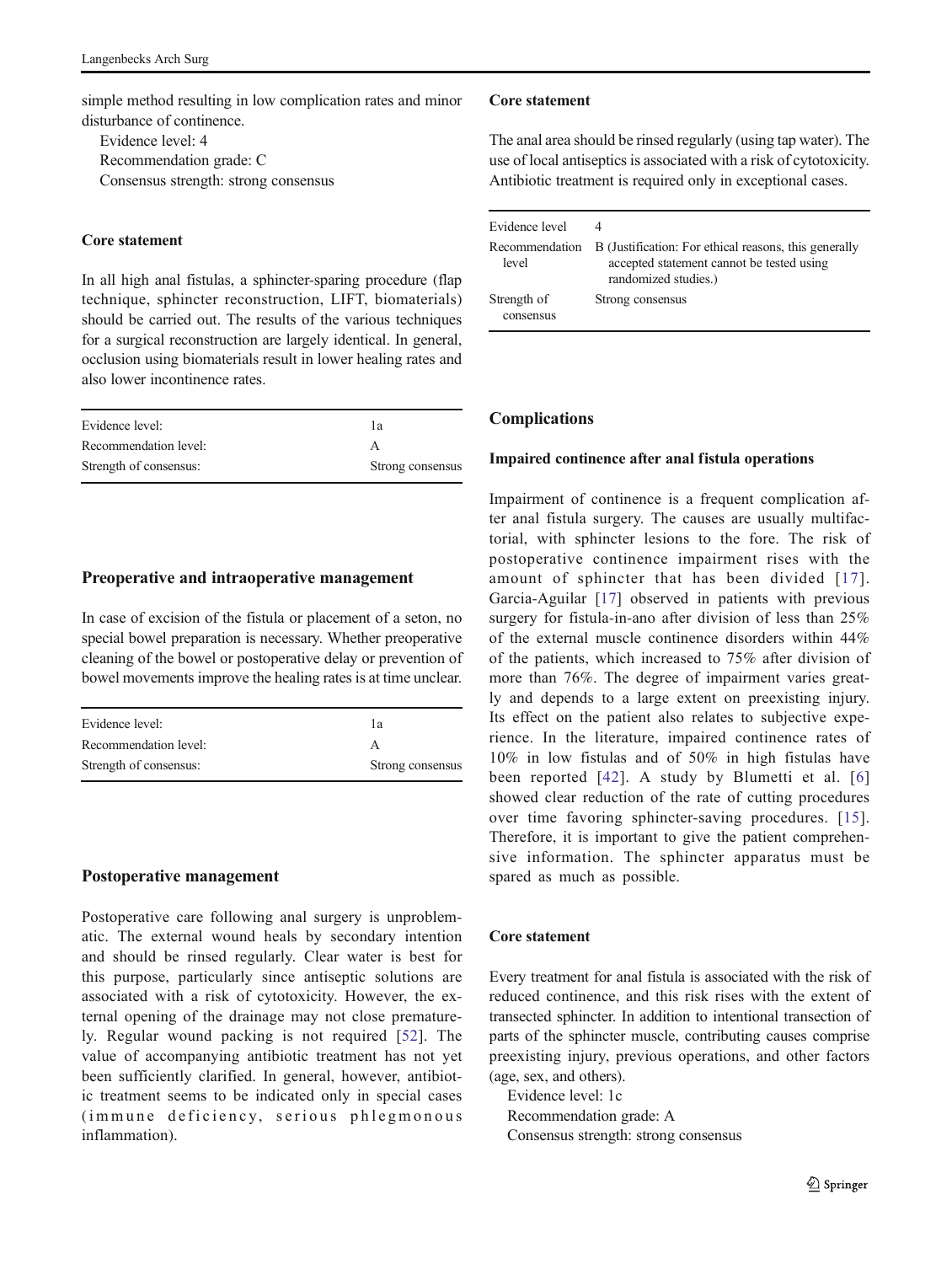<span id="page-9-0"></span>Acknowledgements Thanks are due to Dr. C. Muche-Borowski from AWMF for support on methodical correctness of these guidelines. We thank Mr. Markus Noll for his support in translating the manuscript.

#### Compliance with ethical standards

Funding This study was not funded.

Conflicts of interest The authors declare that they have no conflict of interest.

Human and Animal Rights This article does not contain any studies with animals performed by any of the authors.

# References

- 1. Adamo K, Sandblom G, Brannstrom F, Strigard K (2016) Prevalence and recurrence rate of perianal abscess-a populationbased study, Sweden 1997-2009. Int J Color Dis 31:669–673
- 2. Altomare DF, Greco VJ, Tricomi N, Arcana F et al (2010) Seton or glue for trans-sphincteric anal fistulae: a prospective randomized crossover clinical trial. Color Dis 13:82–86
- 3. Amato A, Bottini C, De Nardi P, Giamundo P et al (2015) Evaluation and management of perianal abscess and anal fistula: a consensus statement developed by the Italian Society of Colorectal Surgery (SICCR). Tech Coloproctol 19:595–606
- 4. Athanasiadis S, Nafe M, Köhler A (1995) Transanaler rektaler Verschiebelappen (rectal advancement flap) versus Mucosaflap mit Internusnaht im Management komplizierter Fisteln des Anorectums. Langenbecks Arch Chir 380:31–36
- 5. Athanasiadis S, Helmes C, Yazigi R, Köhler A (2004) The direct closure of the internal fistula opening without advancement flap for transsphincteric fistulas-in-ano. Dis Colon rectum 47:1174–1180
- 6. Blumetti J, Abcarian A, Quinteros F, Chaudhry V, et al (2012) Evolution of treatment of fistula in ano. World J Surg 36:1162– 1167
- 7. Buchberg B, Masoomi H, Choi J, Bergman H et al (2010) A tale of two (anal fistula) plugs: is there a difference in short-term outcomes? Am Surg 76:1150–1153
- 8. Bussen D, Sailer M, Wening S, Fuchs KH et al (2004) Wertigkeit der analen Endosonographie in der Diagnostik anorektaler Fisteln. Zentralbl Chir 129:404–407
- 9. Chrabot CM, Prasad ML, Abcarian H (1983) Recurrent anorectal abscesses. Dis Colon rectum 26:105–108
- 10. Cioli VM, Gagliardi G, Pescatori M (2015) Psychological stress in patients with anal fistula. Int J Color Dis 30:1123–1129
- 11. Cirocchi R, Santoro A, Trastulli S, Farinella E et al (2011) Metaanalysis of fibrin glue versus surgery for treatment of fistula-in-ano. Ann Ital Chir 81:349–356
- 12. de Groof EJ, Cabral VN, Buskens CJ, Morton DG, et al (2016) Systematic review of evidence and consensus on perianal fistula: an analysis of national and international guidelines. Colorectal Dis 18:O119-0134
- 13. Devaraj B, Khabassi S, Cosman BC (2011) Recent smoking is a risk factor for anal abscess and fistula. Dis Colon rectum 54:681– 685
- 14. Ellis CN (2010a) Outcomes with the use of bioprosthetic grafts to reinforce the ligation of the intersphincteric fistula tract (BioLIFT procedure) for the management of complex anal fistulas. Dis Colon rectum 53:1361–1364
- 15. Ellis CN (2010b) Sphincter-preserving fistula management: what patients want. Dis Colon rectum 53:1652–1655
- 16. Galanis I, Chatzimavroudis G, Christopoulos P, Makris J (2016) Prospective randomized trial of simple drainage vs. drainage and initial fistula management for perianal abscess. J Gastrointest & Dig System 6:1
- 17. Garcia-Aguilar J, Belmonte C, Wong WD, Goldberg SM et al (1996) Anal fistula surgery. Factors associated with recurrence and incontinence. Dis Colon rectum 39:723–729
- 18. Garcia-Olmo D, Herreros D, Pascual I, Pascual JA et al (2009) Expanded adipose-derived stem cells for the treatment of complex perianal fistula: a phase II clinical trial. Dis Colon rectum 52:79–86
- 19. Garg P, Song J, Bhatia A, Kalia H et al (2010) The efficacy of anal fistula plug in fistula-in-ano: a systematic review. Color Dis 12: 965–970
- 20. Giamundo P, Esercizio L, Geraci M, Tibaldi L et al (2015) Fistulatract Laser Closure (FiLaC): long-term results and new operative strategies. Tech Coloproctol 19:449–453
- 21. Giordano P, Sileri P, Buntzen S, Stuto A, et al. (2016) A prospective, multicentre observational study of Permacol collagen paste for anorectal fistula: preliminary results. Colorectal Dis
- 22. Göttgens KW, Janssen PT, Heemskerk J, van Dielen FM et al (2015a) Long-term outcome of low perianal fistulas treated by fistulotomy: a multicenter study. Int J Color Dis 30:213–219
- 23. Göttgens KW, Smeets RR, Stassen LP, Beets G et al (2015b) Systematic review and meta-analysis of surgical interventions for high cryptoglandular perianal fistula. Int J Color Dis 30:583–593
- 24. Hamadani A, Haigh PI, Liu IL, Abbas MA (2009) Who is at risk for developing chronic anal fistula or recurrent anal sepsis after initial perianal abscess? Dis Colon rectum 52:217–221
- 25. Hämäläinen KP, Sainio AP (1998) Incidence of fistulas after drainage of acute anorectal abscesses. Dis Colon rectum 41:1357–1361 discussion 1361-2
- 26. Hammond TM, Porrett TR, Scott M, Williams NS et al (2010) Management of idiopathic anal fistula using cross-linked collagen: a prospective phase 1 study. Color Dis 13:94–104
- 27. Herreros MD, Garcia-Arranz M, Guadalajara H, De-La-Quintana P et al (2012) Autologous expanded adipose-derived stem cells for the treatment of complex cryptoglandular perianal fistulas: a phase III randomized clinical trial (FATT 1: fistula Advanced Therapy Trial 1) and long-term evaluation. Dis Colon rectum 55:762–772
- 28. Hoffmann JC, Fischer I, Hohne W, Zeitz M et al (2004) Methodological basis for the development of consensus recommendations. Z Gastroenterol 42:984–986
- 29. Khafagy W, Omar W, El Nakeeb A, Fouda E et al (2010) Treatment of anal fistulas by partial rectal wall advancement flap or mucosal advancement flap: a prospective randomized study. Int J Surg 8: 321–325
- 30. Klosterhalfen B, Offner F, Vogel P, Kirkpatrick CJ (1991) Anatomic nature and surgical significance of anal sinus and anal intramuscular glands. Dis Colon rectum 34:156–160
- 31. Kochhar G, Saha S, Andley M, Kumar A, et al. (2014) Videoassisted anal fistula treatment. Jsls 18
- 32. Köhler A, Athanasiadis S (1996) Die anodermale Verschiebelappenplastik als alternative Behandlungsmethode zu den endorectalen Verschlußtechniken bei der Therapie hoher Analfisteln. Eine prospektive Studie bei 31 Patienten. Chirurg 67:1244–1250
- 33. Lohsiriwat V, Yodying H, Lohsiriwat D (2011) Incidence and factors influencing the development of fistula-in-ano after incision and drainage of perianal abscesses. J Med Assoc Thail 93:61–65
- 34. Madbouly KM, El Shazly W, Abbas KS, Hussein AM (2014) Ligation of intersphincteric fistula tract versus mucosal advancement flap in patients with high transsphincteric fistula-in-ano: a prospective randomized trial. Dis Colon rectum 57:1202–1208
- 35. McGee MF, Champagne BJ, Stulberg JJ, Reynolds H et al (2010) Tract length predicts successful closure with anal fistula plug in cryptoglandular fistulas. Dis Colon rectum 53:1116–1120